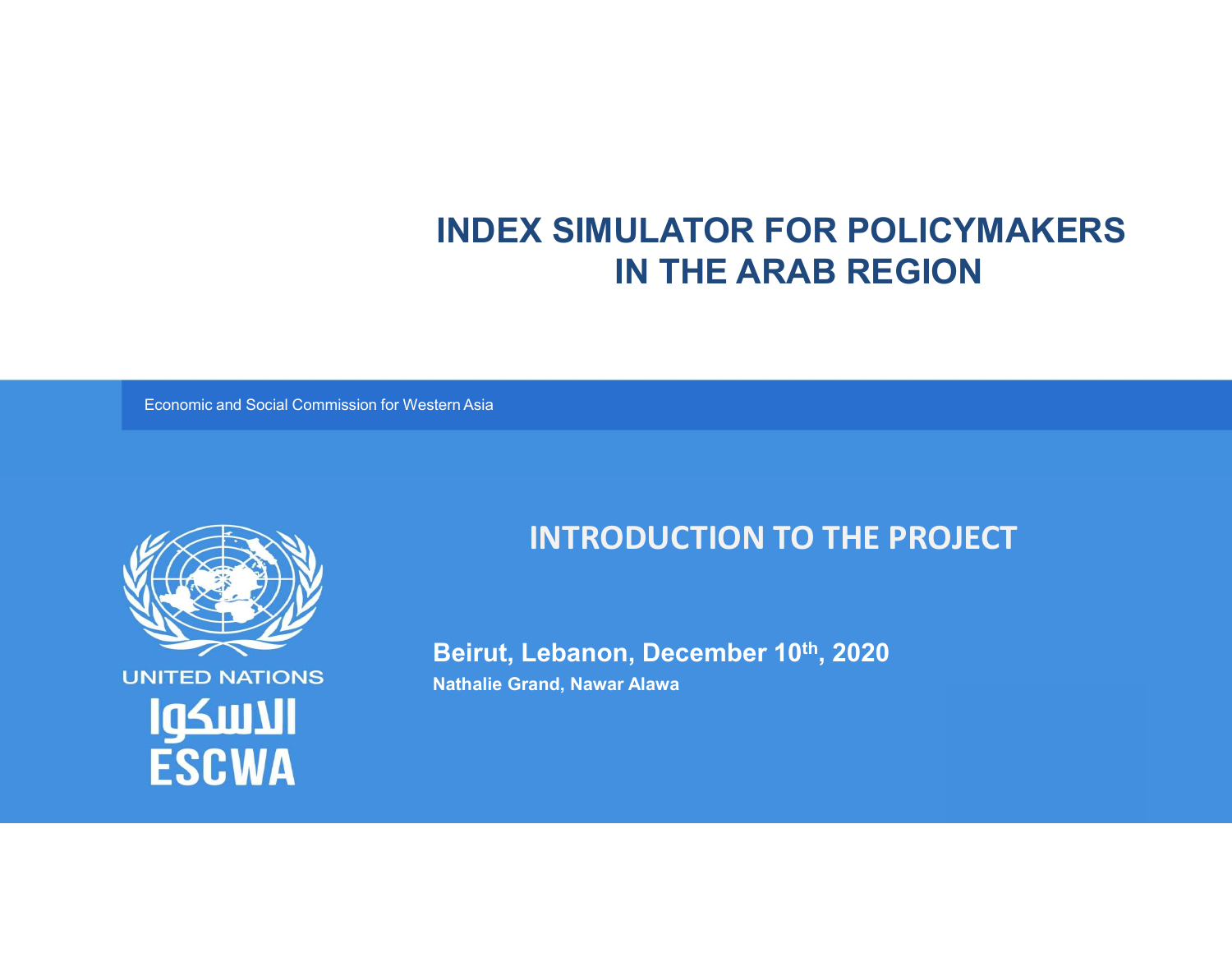## **Outline**

extending the Project about<br>
2. What has been done so far

2. What is the Project about<br>2. What has been done so far<br>3. Demo: content and functioning of the Platform 3. What is the Project about<br>2. What has been done so far<br>3. Demo: content and functioning of the Platform<br>4. The way forward Face<br>
1. What is the Project about<br>
2. What has been done so far<br>
3. Demo: content and functioning of the Platform<br>
4. The way forward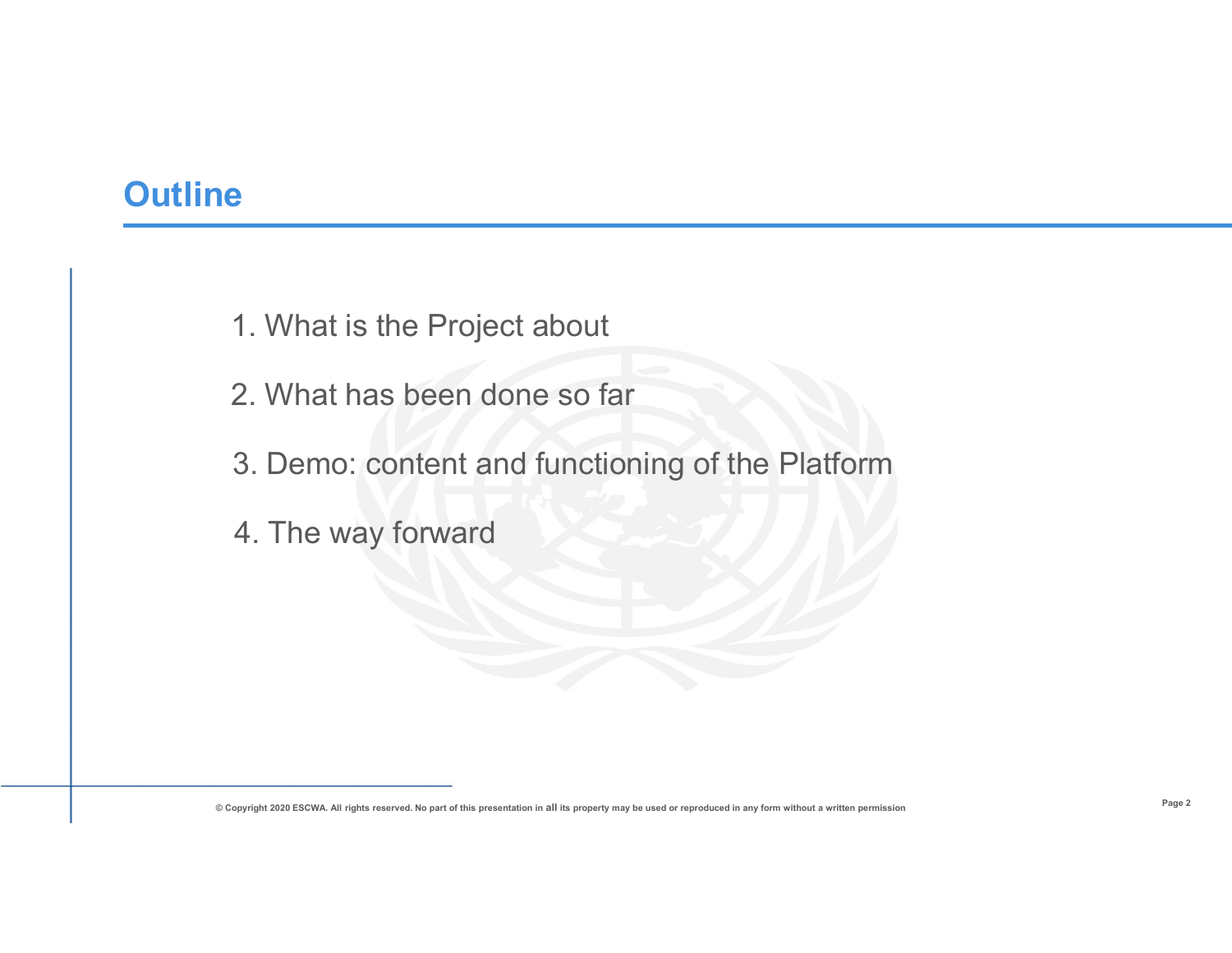## Vision



- 
- 
- 
- 
-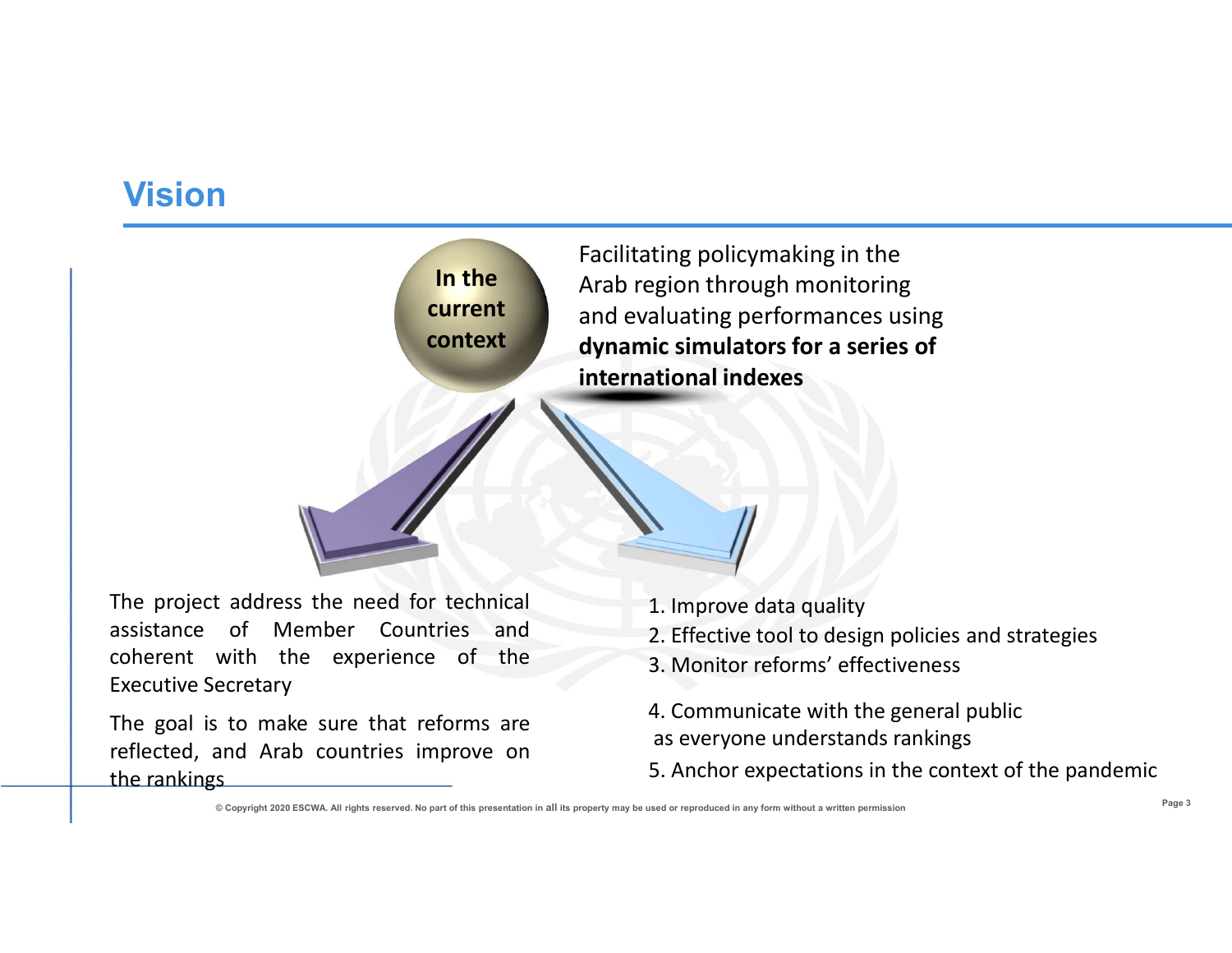#### Vison

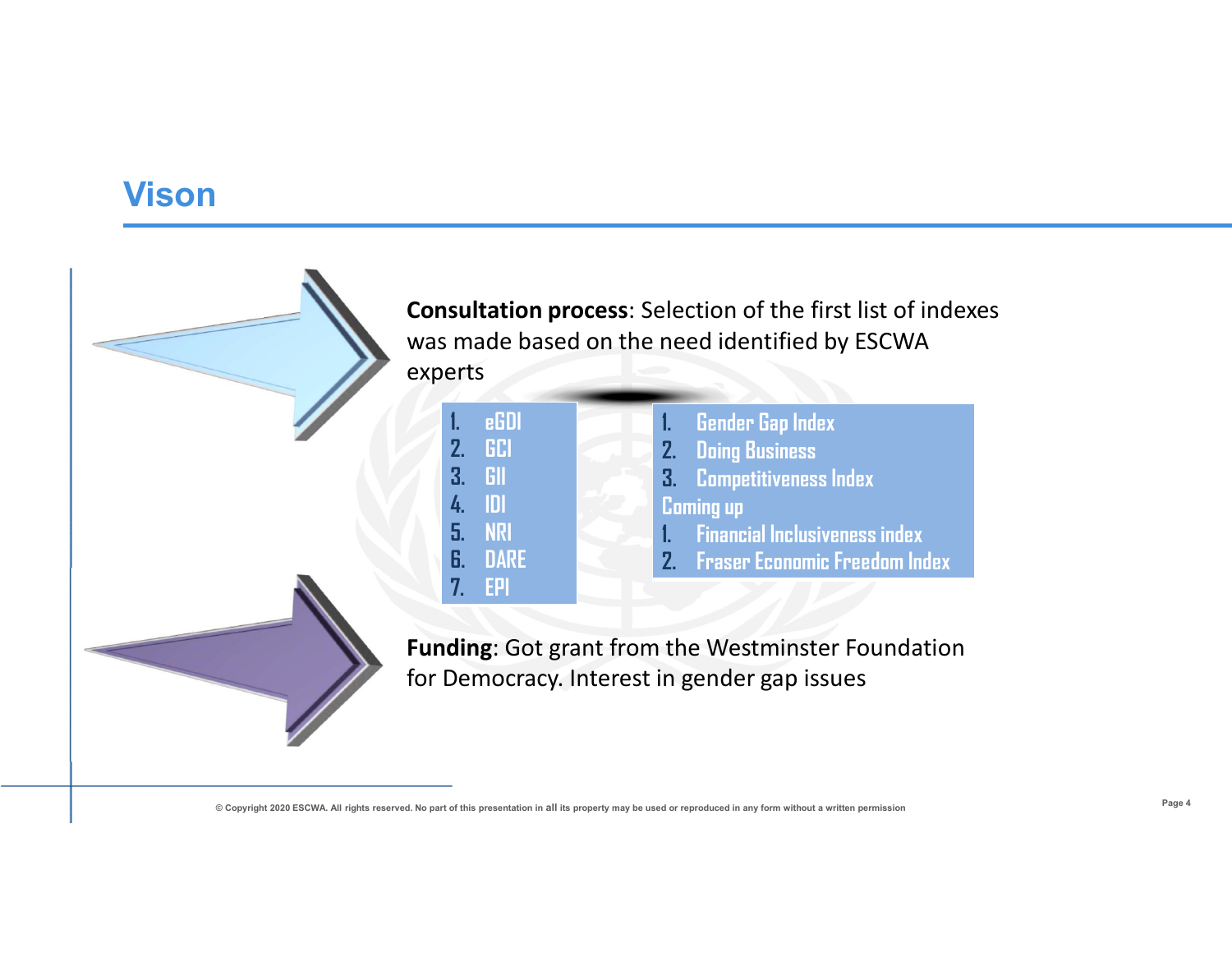# Project Phases

# Phase 1 Phase 2

- 
- 
- countries
- platform
- 
- 



- 
- **Phase 2**<br>1. Update simulators<br>2. Make them dynamic<br>3. More policy briefs **Phase 2**<br>1. Update simulators<br>2. Make them dynamic<br>3. More policy briefs<br>4. Dashboard
- 
- 
- **Phase 2**<br>**2.** Make simulators<br>2. Make them dynamic<br>3. More policy briefs<br>4. Dashboard<br>5. Database of policy insights
- **Phase 2**<br>
1. Update simulators<br>
2. Make them dynamic<br>
3. More policy briefs<br>
4. Dashboard<br>
5. Database of policy insights<br>
6. Will depend on feedbacks and **Finase 2**<br>
1. Update simulators<br>
2. Make them dynamic<br>
3. More policy briefs<br>
4. Dashboard<br>
5. Database of policy insights<br>
6. Will depend on feedbacks and<br>
needs assessment **Finage 2**<br>
1. Update simulators<br>
2. Make them dynamic<br>
3. More policy briefs<br>
4. Dashboard<br>
5. Database of policy insights<br>
6. Will depend on feedbacks and<br>
needs assessment **PRIBSE Z**<br>
Update simulators<br>
Make them dynamic<br>
More policy briefs<br>
Dashboard<br>
Database of policy insights<br>
Will depend on feedbacks and<br>
needs assessment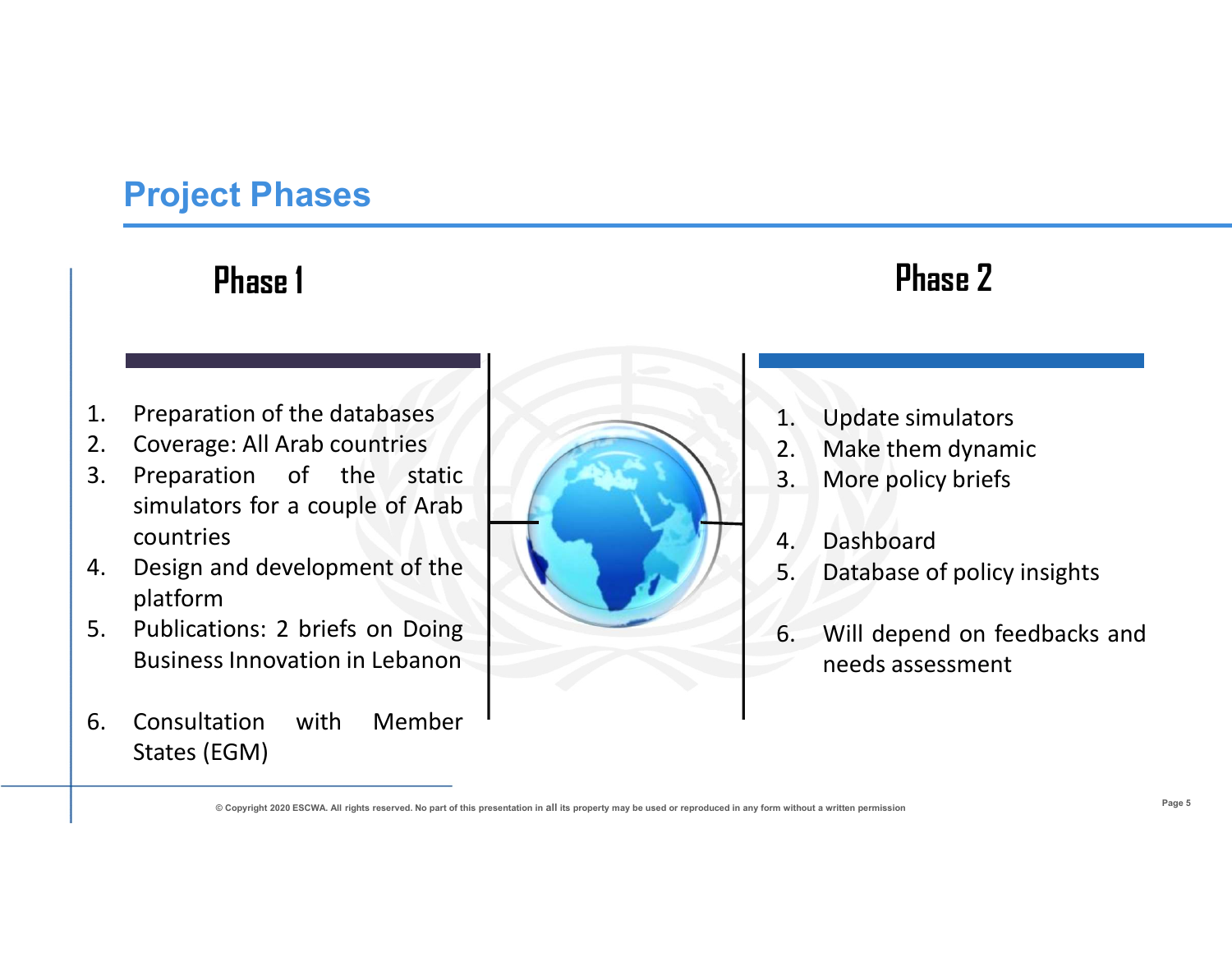### Index Simulator for Policymakers in the Arab Region